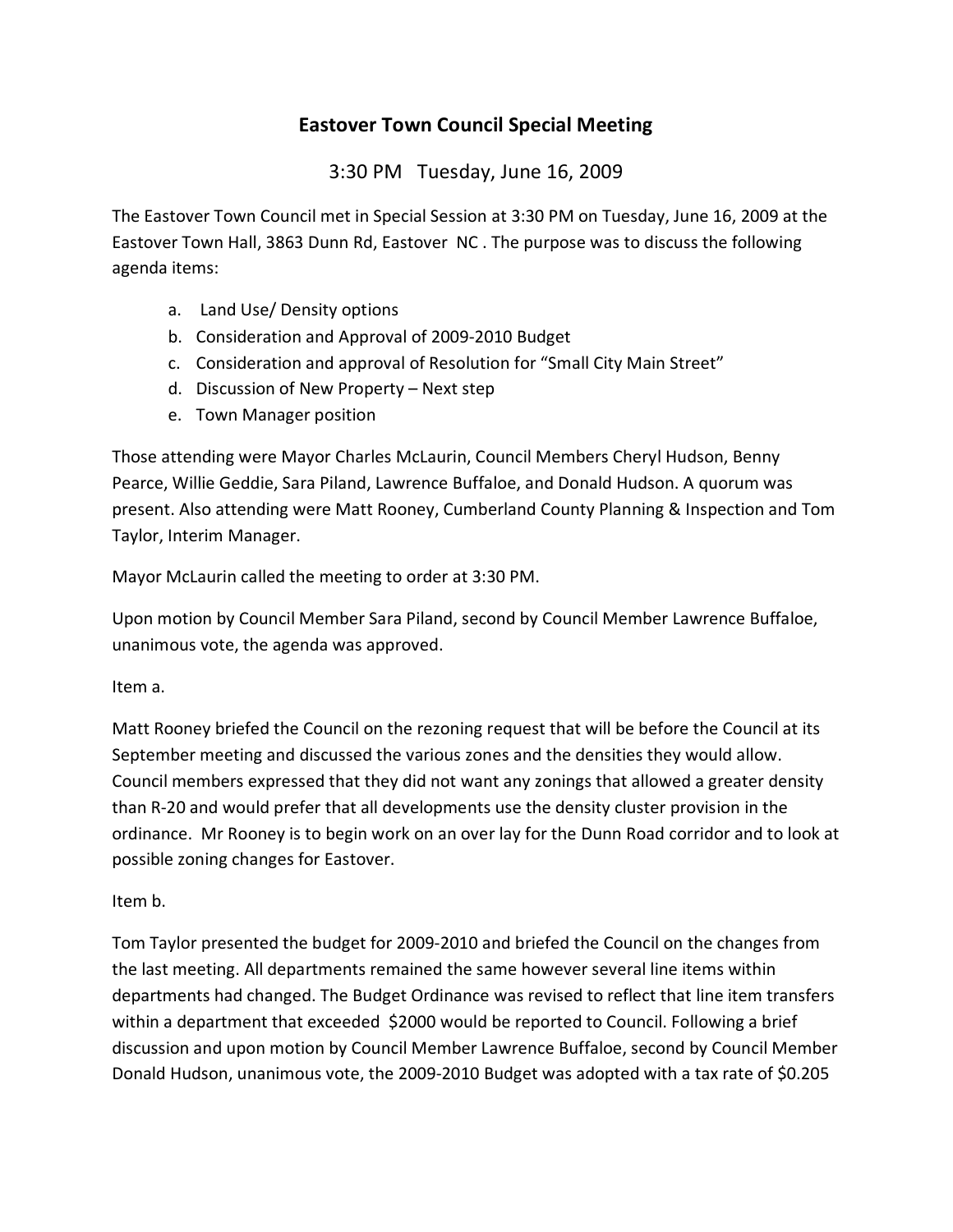Page 2 Special Meeting June 16, 2009

per \$100 valuation. (Budget Ordinance, Message, and Budget attached and made a part of these minutes).

## Item c.

 Tom Taylor advised the Council that following their action at their last meeting to apply to the NC Small Town Main Street Program that they would need to adopt a resolution in support of the application. Following a brief discussion and upon motion by Council Member Benny Pearce, second by Council Member Cheryl Hudson, unanimous vote, a Resolution in Support of an Application to Participate in the North Carolina Small Town Main Street Program was adopted. (Resolution attached)

## Item d.

Mr Taylor informed the Council that the New Property, Eastover Community Center, had been added to the Town's insurance program with the NC League and the utilities will be changed over to the Town effective with the July billings. The town will assume maintaince and repairs effective July 1 and will honor the arrangements that Mr West and Mr Nail have for the immediate future. All rentals will be honored thru December 2009. Council agreed that the Eastover Civic Club can use the building for their monthly meetings at no charge for the next 9 years and 11 months and the agreement could be renewed for an additional 9 years at that time. Council Member Sara Piland agreed to arrange a meeting between the Town and The Civic Club to discuss all other arrangements. The meeting will be Wednesday, June 24, 2009 at 1:00 PM.

## Item e.

Tom Taylor briefed the Council on the time line for hiring a new Manager and the salary range for a Manager of Towns the size of Eastover. Council agreed that a range of \$55,000 to \$75,000 would be appropriate. Council directed the Interim Manager to prepare an advertisement for a Town Manager to be run in both NC League papers and in the Fayetteville Observer.

Council agreed to leave the filing fee at \$5.00 for citizens filing to run for Town Council in the up-coming fall elections.